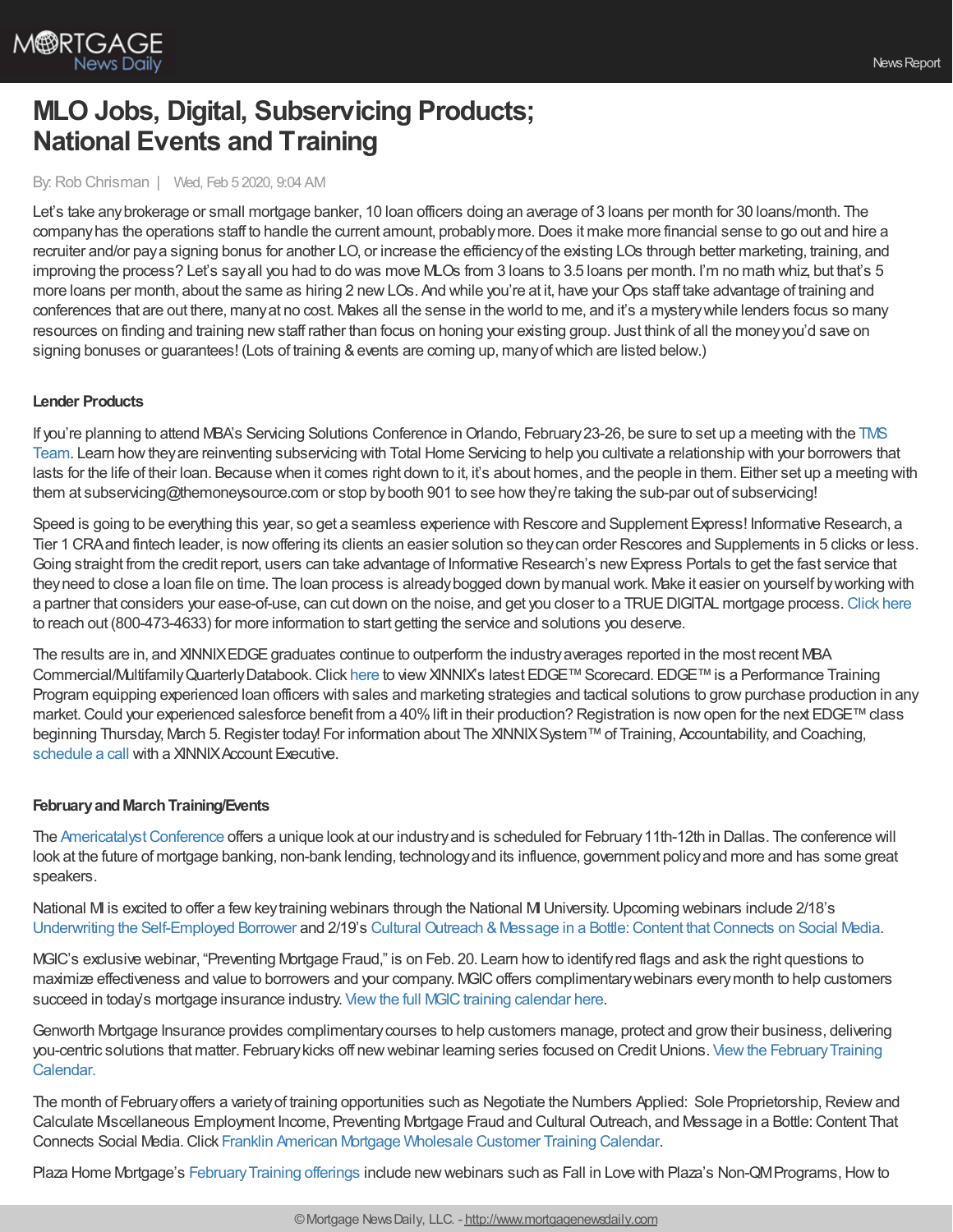Review and Calculate Military Income, and Facebook Strategies for Mortgage Professionals.

Register for Mountain West Financials February 7th webinar GSFA Open Doors Program. This program provides homebuyers in California down payment assistance (DPA) that can be coupled with seller paid closing costs and the MCC program. Join Meagan Harris (GSFA) and Barbara Burton (Gateway Mortgage Group) as they talk about this new program which can provide up to 6% down payment and closing cost assistance that is not limited to first time homebuyers.

On February12th, MBASt. Louis is hosting a discussion, led byspeaker Charles Gascon, on the risks facing the U.S. economyin 2020 and howthe St. Louis area economymayfair in the year ahead. Mr.Gascon is a regional economist and senior coordinator in the Research division at the Federal Reserve Bank of St. Louis. This discussion will be held at the Orlando's Events Centers, 2050 Dorsett Village in Maryland Heights. [Registration](https://mbastl.wildapricot.org/event-3703471/Registration) is required.

The South Los Angeles Chapter of CAMP is holding a free [event](http://www.thecampsite.org/southla) February 12th where Charles Ludlam will be discussing the recent changes FHA has made and Q&A with a resident expert from HUD. The location is at the University of Phoenix in Gardena, CA, from 10am to 12pm. Questions? solacamp@gmail.com

On February19th, in the evening, the Charlotte Regional Mortgage Lenders Association is having its [monthlymeeting.](https://www.crmla.net/event/crmla-luncheon-february-2020/)Come on byand say hello!

Registration is already underway for the Texas MBA Southern Secondary Market Conference, February 18th and 19th at the Omni Houston Hotel in Houston. "2020 [Vision"](https://www.texasmba.org/secondary/register.asp) will include speakers from various companies including the Federal Reserve Bank of Dallas, both GSEs, Goldman Sachs, and leading industrypartners providing their perspectives.

March 1-4 the [Lenders](https://www.l1summit.com/ehome/index.php?eventid=473666&) One Summit is about new connections, ideas and opportunities. "We are excited to continue the momentum in Miami this March, as we celebrate the 20th anniversaryof the cooperative. In this challenging market,we're focused on continuing to bring newsolutions to support your business.Our member and provider networks are the keys to driving our co-op ahead in this industry, and we're excited to gather at Summit to provide a forum for you to growand learn from thought leaders and peers."

On March 4th in Oakbrook, IL the Illinois Mortgage Bankers Association is hosting its 2020 Mortgage Lending Industry Conference. The IMBAhas been around since 1920, and members are from mortgage banking firms, commercial banks, savings banks, credit unions, title and mortgage insurance companies and other organizations that service the mortgage banking industry.Hear from the MBA's Joel Kan, Bill Cosgrove, Paul Diamond, Bill Giambrone, and others!

The Independent Community Bankers of America's 2020 national convention, [ICBALIVE®,](https://www.icba.org/events/icba-live) is March 8 through 11th in Kissimmee, FL featuring more than 60 learning labs and seven tracks, including lending and deposits, risk regulations and exams, and technology, payments and innovation. The convention will also showcase the participating fintech companies from its second [ICBAThinkTECH](https://u7061146.ct.sendgrid.net/wf/click?upn=G62jSYfZdO-2F12d8lSllQByPhiVdFjOmBvuxU-2BEeCZWHij7Y-2Fw-2BekDRpj0ffUdeygtnfm4Ed29M1cS8UWB-2F-2FKqA-3D-3D_EmMaci7uzQKZrZ6AgvFBiVmc7CrG6dShlRYjj-2BKbcnkPiOeP8GzYFWe9mVB6Hr6XbpaBa-2BEMffqnUkTLvCZ4kQwer1wYjZc0Flys9bDLS-2BwuQCKiIKO6IE-2BPyM2CJStFUJ4734-2F9ozpf5TQB2YhcwN8RLdOeL-2BZb6Tymmr4SSklWbwm3i7WY0XTklxi7rTgqGVT-2BfXxw0eqbdRQ5n4rr5UNPlitxjKgczW-2B6d75kzf9XJWXEfKsjEAZfaayTndiWJKjS3emQHZkirQTPeKT-2B3cPKdR5j3c7LX3x7-2FB11L8TuCXDapkSy3-2BR9zaKYt1CmgBOBTo8LhpqWTW93glgeVq-2B6v8UXckP4Kn8Xlsmqru0-3D) Accelerator program in partnership with The Venture Center.

MBAis offering School of Mortgage [Servicing,](https://www.mba.org/store/events/instructor-guided-online-course/school-of-mortgage-servicing-march-2020?utm_source=Informz&utm_medium=Email&utm_campaign=mba%252Eorg#_zs9UHdA1_zlg2lT5) March 9th-19th. This 7-session, hands-on, instructor-guided online course instructors guide participants through comprehensive material, using real-life examples to illustrate the complexities of servicing, important correlations and interconnectivitybetween business units, and compliance risks of not applying appropriate processes.

The MMLA Sales [Symposium](https://mmla.net/) is scheduled on March 11 at in Novi, M. Speakers include Josh Pitts and Tammy Butler. Great for loan officers, independent mortgage brokers, sales managers should invite their teams.

Register for one of two available FHA Credit Underwriting Trainings in Omaha (La Vista), Nebraska. [Tuesday,](https://apps.hud.gov/emarc/index.cfm?fuseaction=emar.registerEvent&eventId=3787&update=N) March 17th or Wednesday, March 18th Both trainings are conducted by Insuring and Underwriting staff covering a wide range of topics including FHA's Single-Family Housing Policy Handbook 4000.1, credit, income, assets, manual underwriting, refinances, endorsement protocols, Loan Review System (LRS), and more. Advance registration is required for both dates no later than March 10. Seating is limited and available on a first-come, first-served basis. Registrants must include their email address.

[Valuation](https://valuation2020.com/) 20/20, MARCH 19-21, in New Orleans will focus on meeting your peers, new clients, and more interactions with vendors to learn about newproducts and services. While we all love social media, it doesn't replace human interaction and relationship building. There will be pre and post CE courses offered by various education sponsors and up to 15 hours of continuing education credits will be available.

## **Capital Markets**

**M®RTGAGE** 

**News Daily** 

Fixed-income prices dropped, and rates slid higher yesterday, as a) Apple's suppliers expect to resume full-scale production on Monday, and b) the number of confirmed coronavirus cases in China exceeded 20,000 with the death count surpassing 400, but there was some hope for a return to normalcy. China is about to find out whether its mass quarantine of 50 million people in more than a dozen cities has